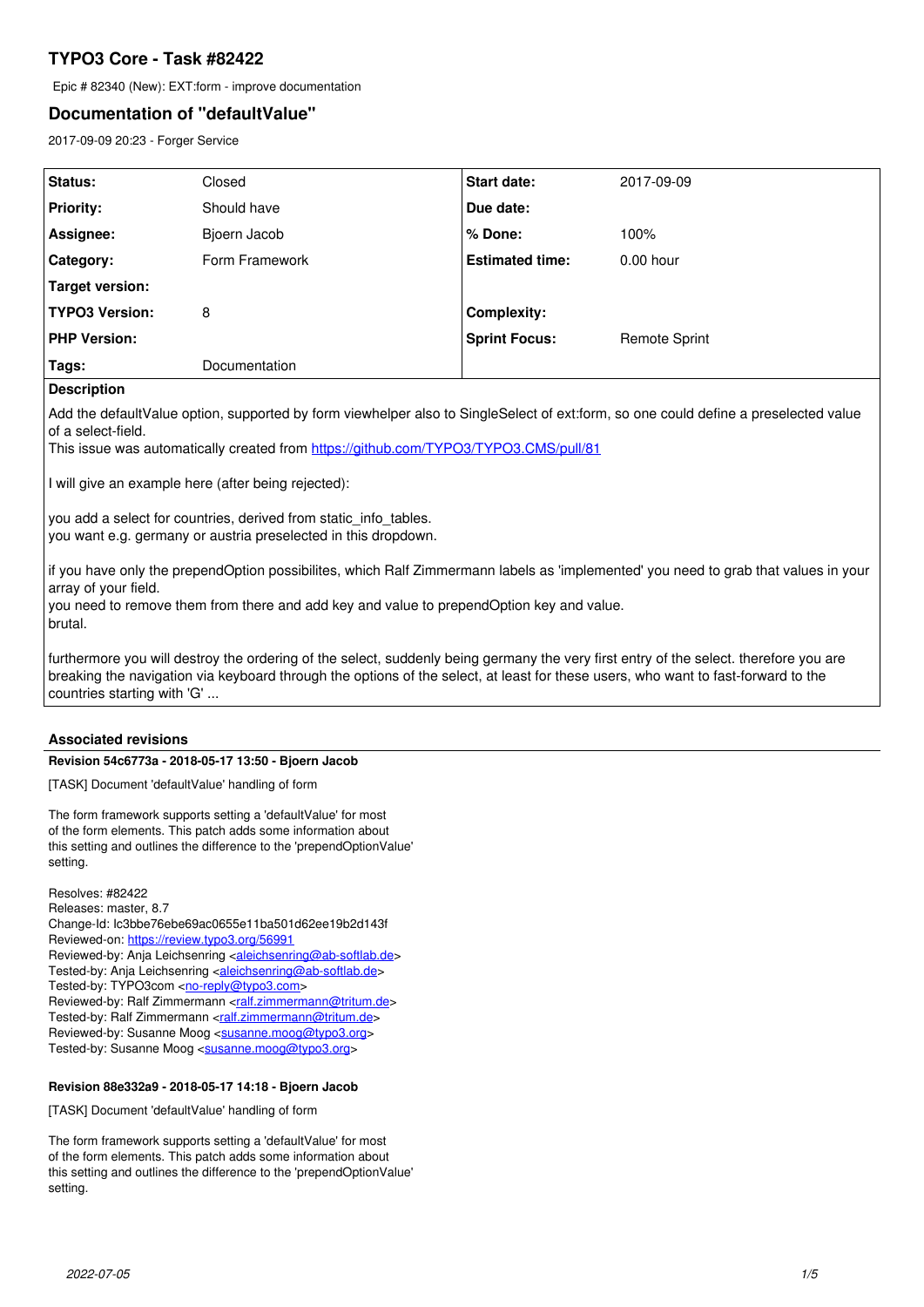Resolves: #82422 Releases: master, 8.7 Change-Id: Ic3bbe76ebe69ac0655e11ba501d62ee19b2d143f Reviewed-on:<https://review.typo3.org/56993> Tested-by: TYPO3com [<no-reply@typo3.com](mailto:no-reply@typo3.com)> Reviewed-by: Ralf Zimmermann <<u>ralf.zimmermann@tritum.de</u>> Tested-by: Ralf Zimmermann <[ralf.zimmermann@tritum.de](mailto:ralf.zimmermann@tritum.de)>

#### **History**

#### **#1 - 2017-09-09 20:23 - Gerrit Code Review**

*- Status changed from New to Under Review*

Patch set 1 for branch **master** of project **Packages/TYPO3.CMS** has been pushed to the review server. It is available at <https://review.typo3.org/54078>

#### **#2 - 2017-09-10 15:53 - Ralf Zimmermann**

*- Category set to Form Framework*

This is already implemented:

[https://docs.typo3.org/typo3cms/extensions/form/latest/Config/proto/formElements/formElementTypes/SingleSelect.html#properties-prependoptionlab](https://docs.typo3.org/typo3cms/extensions/form/latest/Config/proto/formElements/formElementTypes/SingleSelect.html#properties-prependoptionlabel) [el](https://docs.typo3.org/typo3cms/extensions/form/latest/Config/proto/formElements/formElementTypes/SingleSelect.html#properties-prependoptionlabel) [https://docs.typo3.org/typo3cms/extensions/form/latest/Config/proto/formElements/formElementTypes/SingleSelect.html#properties-prependoptionval](https://docs.typo3.org/typo3cms/extensions/form/latest/Config/proto/formElements/formElementTypes/SingleSelect.html#properties-prependoptionvalue) [ue](https://docs.typo3.org/typo3cms/extensions/form/latest/Config/proto/formElements/formElementTypes/SingleSelect.html#properties-prependoptionvalue)

### **#3 - 2017-09-10 16:02 - Christian Kuhn**

*- Status changed from Under Review to Rejected*

#### **#4 - 2017-09-10 18:31 - Clemens Riccabona**

Prepending some option  $!=$  preselecting exisiting option by value

just sayin ...

### **#5 - 2017-09-10 18:36 - Clemens Riccabona**

*- Description updated*

#### **#6 - 2017-09-11 12:58 - Ralf Zimmermann**

*- File form\_backend.png added*

The default value is also implemented IMHO.

```
type: SingleSelect
identifier: singleselect-1
label: 'Single select'
defaultValue: wwwwww
properties:
    options:
        sdf: sdf
        wwwwww: www
```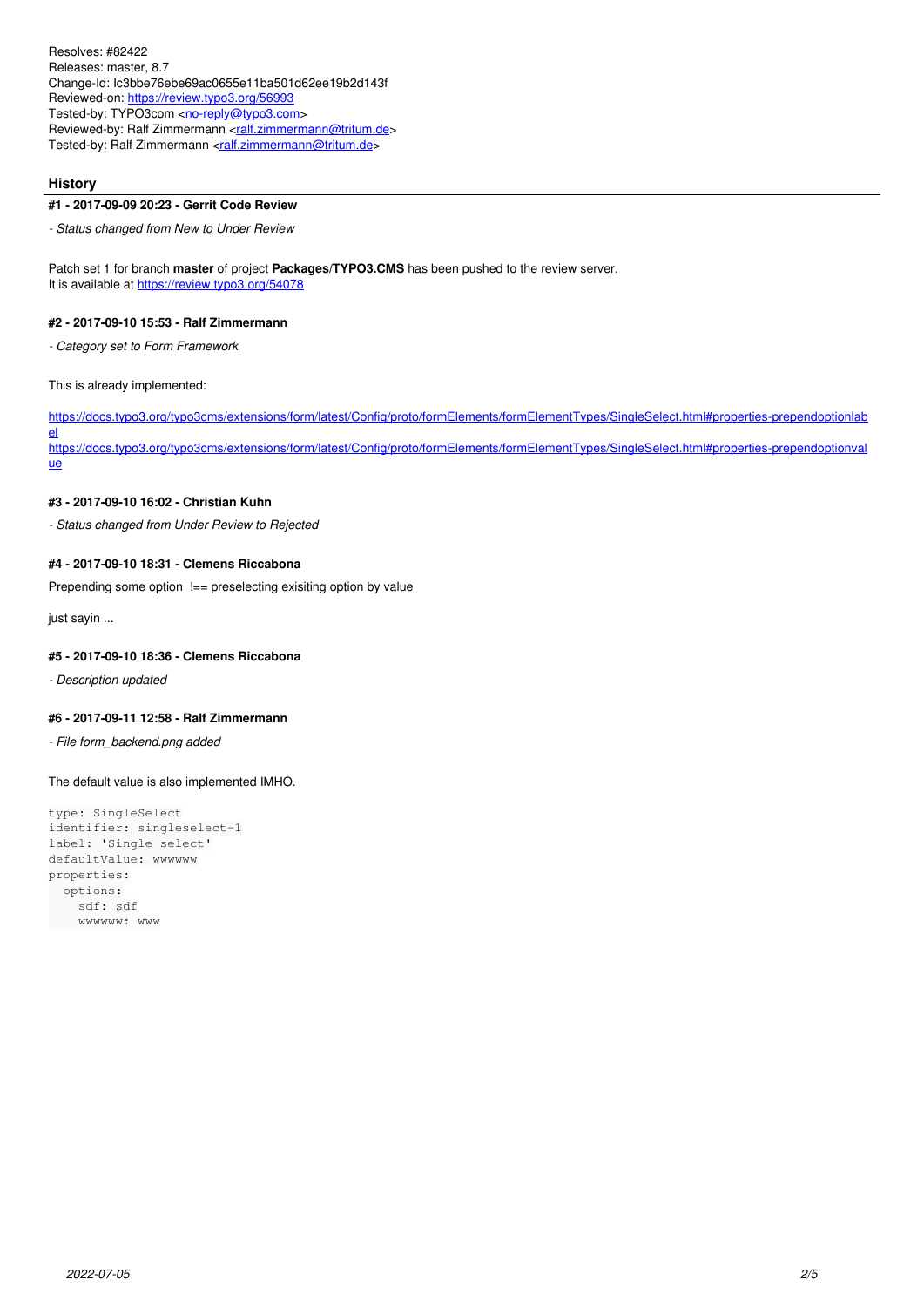sdf

| 慐           | 孱                            |                   | Step 1 of 1<br>$\ll$<br>$\gg$   |
|-------------|------------------------------|-------------------|---------------------------------|
| <b>Step</b> |                              |                   |                                 |
|             | SingleSelect: singleselect-1 |                   | ΠĪ                              |
| $\circ$     | Single select                | sdf<br><b>WWW</b> |                                 |
|             |                              |                   | $\mathbb{F}$ Create new element |

| Label                                             |   |
|---------------------------------------------------|---|
| Single select                                     |   |
| <b>Inactive option</b>                            |   |
|                                                   |   |
| If set, this label will be shown as first option. |   |
|                                                   |   |
|                                                   |   |
| <b>Choices</b>                                    |   |
| Label<br>Value<br><b>Selected</b>                 |   |
| sdf<br>sdf<br>=                                   | 血 |
|                                                   |   |

#### **#7 - 2017-09-11 13:00 - Ralf Zimmermann**

*- File deleted (form\_backend.png)*

#### **#8 - 2017-09-11 13:00 - Ralf Zimmermann**

*- File form\_backend.png added*

## **#9 - 2017-09-19 18:18 - Christian Kuhn**

*- Status changed from Rejected to Under Review*

re-opened.

#### **#10 - 2017-09-26 15:48 - Ralf Zimmermann**

This is ONLY a documentation task. The "defaultValue" fallback is done within:

\TYPO3\CMS\Fluid\ViewHelpers\Form\AbstractFormFieldViewHelper::getPropertyValue()

ObjectAccess::getPropertyPath(\$formObject, \$this->arguments['property']);

\$formObject = TYPO3\CMS\Form\Domain\Runtime\FormRuntime which implements \ArrayAccess.

If \$formObject[\$formElementIdentifier] has no value (and "value" means "submitted data"), then the FormRuntime returns the value from the property "defaultValue".

If you set the viewhelpers "value" property with the elements "defaultValue" property than this value will be selected every time! Please make a formDefinition and add 2 pages

```
type: Form
identifier: select-test
label: select-test
prototypeName: standard
renderables:
  -
         type: Page
         identifier: page-1
         label: Step
         renderables:
      -
                  type: MultiSelect
                  identifier: multiselect-1
                   label: 'Multi select'
                  properties:
                       options:
                           foo1: bar1
                           foo2: bar2
                            foo3: bar3
                   type: MultiSelect
                   identifier: multiselect-1
                   label: 'Multi select'
```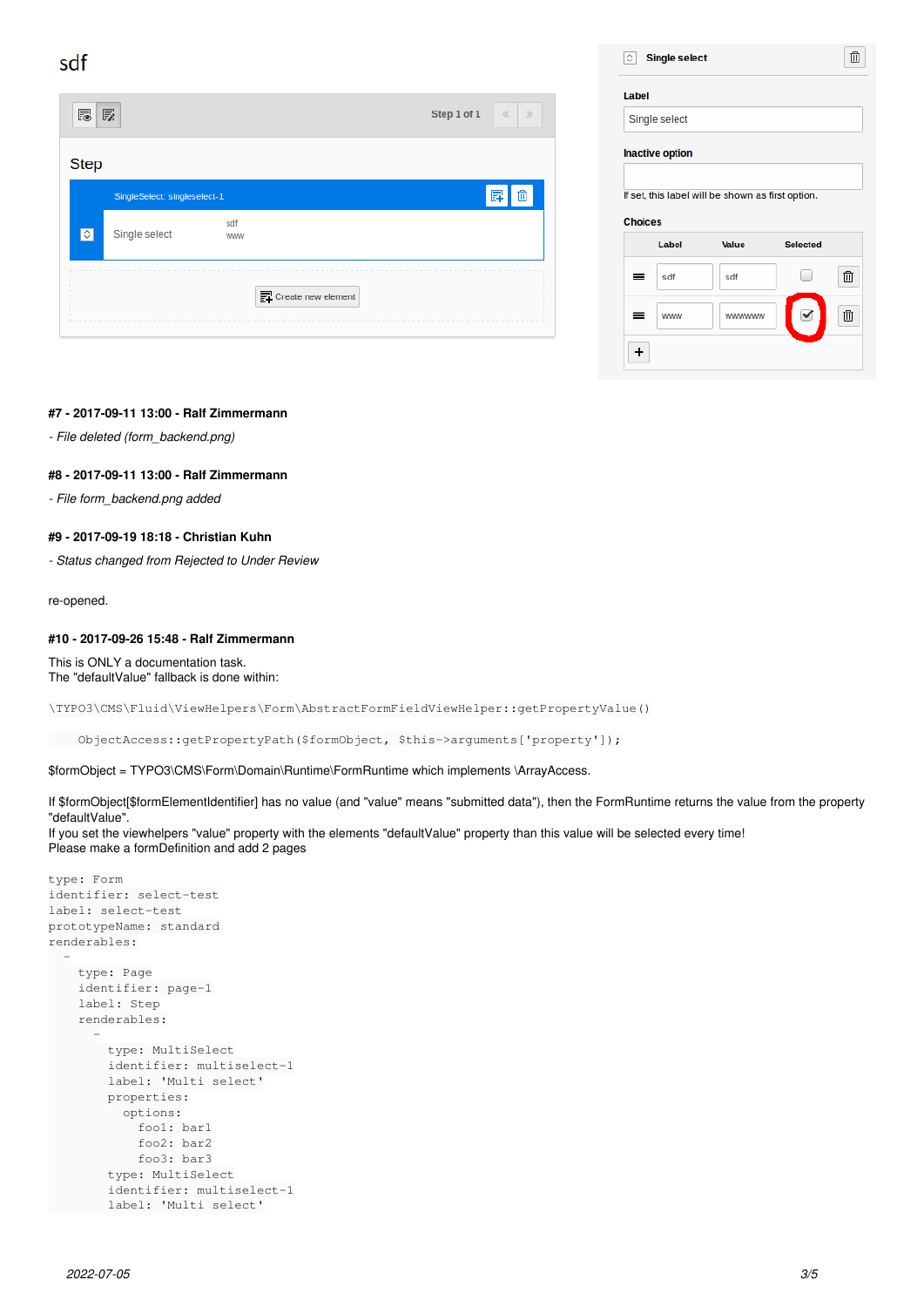```
        defaultValue:
         - fool
        - foo3
   -
       type: SummaryPage
       identifier: summarypage-1
    label: 'Summary step'
```
select "bar2" and go to the summary step. Now go back to the first step. As you can see, patchset 1 will select the selection from the "defaultValue" property again. But without the patchset 1 every is still fine.

#### Or use it by code (without the patchset 1):

#### formDefinition:

```
type: Form
identifier: select-test
label: select-test
prototypeName: standard
renderables:
  -
        type: Page
        identifier: page-1
        label: Step
        renderables:
      -
                 type: MultiSelect
                 identifier: multiselect-1
                 label: 'Multi select'
                 type: MultiSelect
                 identifier: multiselect-1
               label: 'Multi select'
  -
        type: SummaryPage
        identifier: summarypage-1
        label: 'Summary step'
```
#### ext\_localconf.php

```
$GLOBALS['TYPO3_CONF_VARS']['SC_OPTIONS']['ext/form']['initializeFormElement'][1506431770]
       = \TRITUM\FormExample\Hooks\SelectHook::class;
```
#### Classes/Hooks/SelectHook.php

```
<?php
namespace TRITUM\FormExample\Hooks;
use TYPO3\CMS\Form\Domain\Model\Renderable\RenderableInterface;
class SelectHook
{
         public function initializeFormElement(RenderableInterface $renderable)
         {
                   if ($renderable->getUniqueIdentifier() === 'select-test-1-multiselect-1') {
                            $renderable->setProperty('options', [
                      'foo1' => 'bar1',
                      'foo2' => 'bar2',
                                      'foo3' => 'bar3'
                            ]);
                             $renderable->setDefaultValue([
                                      'foo1',
                                      'foo3'
                          ]);
       \qquad \qquad \}\left\{\begin{array}{c}1\end{array}\right\}}
```
Works for me. Since the "defaultValue" property is missing within the docs, this should be covered by this patch, but NOT the template changes.

### **#11 - 2018-02-22 21:59 - Ralf Zimmermann**

*- Status changed from Under Review to Accepted*

#### **#12 - 2018-03-16 00:52 - Ralf Zimmermann**